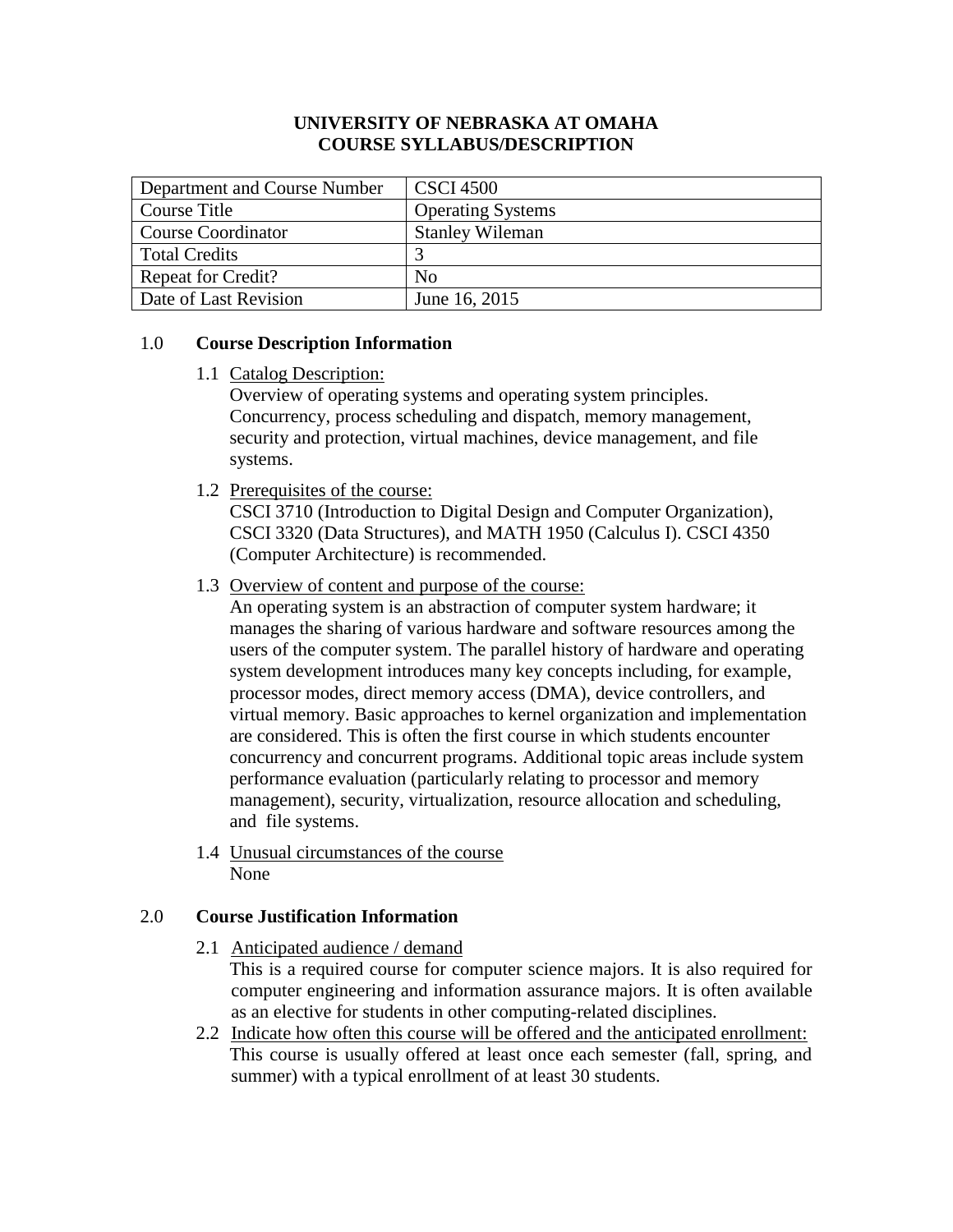2.3 If it is a significant change to an existing course, please explain why it is needed:

#### 3.0 **List of performance objectives stated in learning outcomes in a student's perspective:**

- 1. Explain the objectives and functions of modern operating systems.<br>2. Analyze the tradeoffs inherent in operating system design.
- Analyze the tradeoffs inherent in operating system design.
- 3. Describe the functions of a contemporary operating system with respect to convenience, efficiency, and the ability to evolve.
- 4. Discuss networked, client-server, distributed operating systems and how they differ from single user operating systems.
- 5. Identify potential threats to operating systems and the security features design to guard against them.
- 6. Explain the concept of a logical layer.<br>7. Explain the benefits of building abstra
- 7. Explain the benefits of building abstract layers in hierarchical fashion.
- 8. Describe the value of APIs and middleware.<br>9. Describe how computing resources are used
- 9. Describe how computing resources are used by application software and managed by system software.
- 10. Contrast kernel and user mode in an operating system.
- 11. Discuss the advantages and disadvantages of using interrupt processing.
- 12. Explain the use of a device list and driver I/O queue.
- 13. Describe the need for concurrency within the framework of an operating system.
- 14. Demonstrate the potential run-time problems arising from the concurrent operation of many separate tasks.
- 15. Summarize the range of mechanisms that can be employed at the operating system level to realize concurrent systems and describe the benefits of each.
- 16. Explain the different states that a task may pass through and the data structures needed to support the management of many tasks.
- 17. Summarize techniques for achieving synchronization in an operating system (e.g., describe how to implement a semaphore using OS primitives).
- 18. Describe reasons for using interrupts, dispatching, and context switching to support concurrency in an operating system.
- 19. Create state and transition diagrams for simple problem domains.
- 20. Compare and contrast the common algorithms used for both preemptive and nonpreemptive scheduling of tasks in operating systems, such as priority, performance comparison, and fair-share schemes.
- 21. Describe relationships between scheduling algorithms and application domains.
- 22. Discuss the types of processor scheduling such as short-term, medium-term, longterm, and I/O.
- 23. Describe the difference between processes and threads.
- 24. Compare and contrast static and dynamic approaches to real-time scheduling.
- 25. Discuss the need for preemption and deadline scheduling.
- 26. Identify ways that the logic embodied in scheduling algorithms are applicable to other domains, such as disk I/O, network scheduling, project scheduling, and problems beyond computing.
- 27. Explain memory hierarchy and cost-performance trade-offs.
- 28. Summarize the principles of virtual memory as applied to caching and paging.
- 29. Evaluate the trade-offs in terms of memory size (main memory, cache memory, auxiliary memory) and processor speed.
- 30. Defend the different ways of allocating memory to tasks, citing the relative merits of each.
- 31. Describe the reason for and use of cache memory.
- 32. Discuss the concept of thrashing, both in terms of the reasons it occurs and the techniques used to recognize and manage the problem.
- 33. Articulate the need for protection and security in an OS.
- 34. Summarize the features and limitations of an operating system used to provide protection and security.
- 35. Explain the mechanisms available in an OS to control access to resources.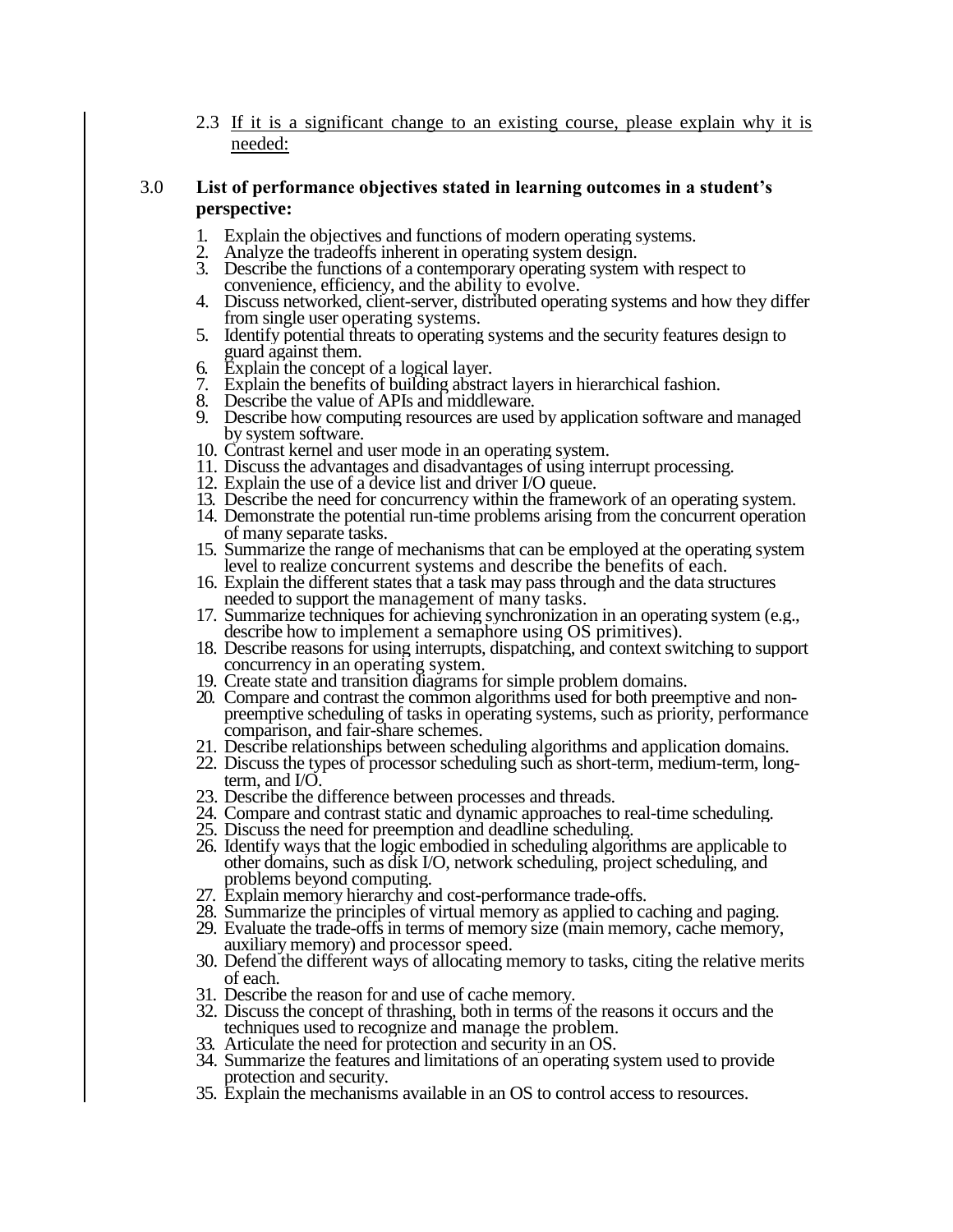- 36. Explain the concept of virtual memory and how it is realized in hardware and software.
- 37. Differentiate emulation and isolation.
- 38. Evaluate virtualization trade-offs.
- 39. Discuss hypervisors and the need for them in conjunction with different types of hypervisors.
- 40. Explain the key difference between serial and parallel devices and identify the conditions in which each is appropriate.
- 41. Identify the relationship between the physical hardware and the virtual devices maintained by the operating system.
- 42. Explain buffering and describe strategies for implementing it.
- 43. Differentiate the mechanisms used in interfacing a range of devices (including hand-held devices, networks, multimedia) to a computer and explain the implications of these for the design of an operating system.
- 44. Describe the advantages and disadvantages of direct memory access and discuss the circumstances in which its use is warranted.
- 45. Identify the requirements for failure recovery.
- 46. Implement a simple device driver for a range of possible devices.
- 47. Describe the choices to be made in designing file systems.
- 48. Compare and contrast different approaches to file organization, recognizing the strengths and weaknesses of each.
- 49. Summarize how hardware developments have led to changes in the priorities for the design and the management of file systems.
- 50. Summarize the use of journaling and how log-structured file systems enhance fault tolerance.
- 51. Describe what makes a system a real-time system.
- 52. Explain the presence of and describe the characteristics of latency in real-time systems.
- 53. Summarize special concerns that real-time systems present, including risk, and how these concerns are addressed.
- 54. Explain the relevance of the terms fault tolerance, reliability, and availability.
- 55. Outline the range of methods for implementing fault tolerance in an operating system.
- 56. Explain how an operating system can continue functioning after a fault occurs.
- 57. Describe the performance measurements used to determine how a system performs.
- 58. Explain the main evaluation models used to evaluate a system.

### 4.0 **Content and Organization Information:**

Contact hours

- 4.1 Introduction to Operating Systems 6.0
	- 4.1.1 Views of an operating system
		- 4.1.1.1 Resource management
		- 4.1.1.2 Extended machine
	- 4.1.2 What is not in an operating system
		- 4.1.2.1 Command interpreter
		- 4.1.2.2 Development tools
		- 4.1.2.3 Applications
	- 4.1.3 Operating system history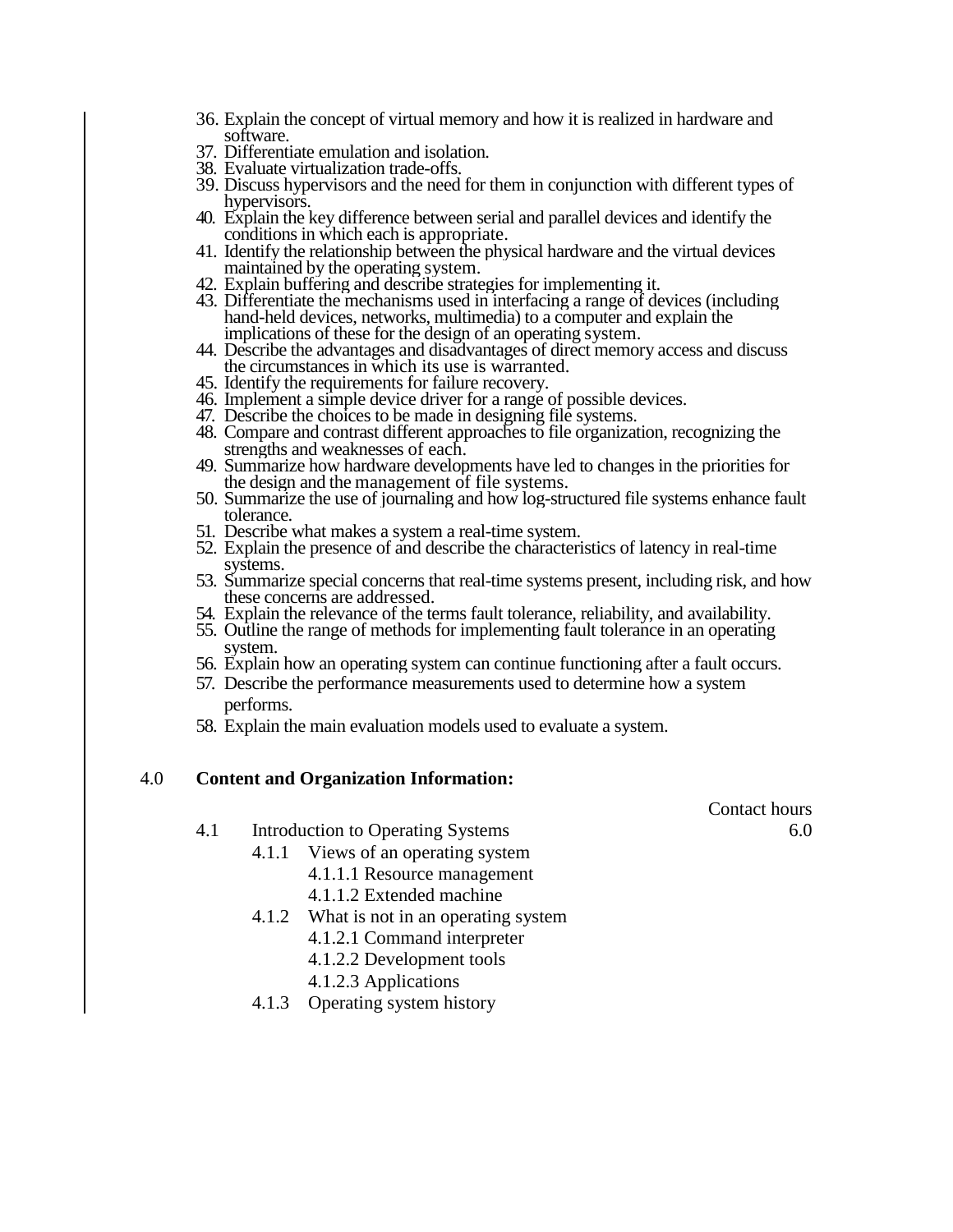- 4.1.3.1 Stand-alone systems
- 4.1.3.2 Batch systems
- 4.1.3.3 Multiprogramming and time-sharing systems
- 4.1.3.4 Personal computers, networks, distributed systems
- 4.1.4 Basic operating system concepts
	- 4.1.4.1 Processes, tasks, threads
	- 4.1.4.2 Files
	- 4.1.4.3 The command interpreter
	- 4.1.4.4 Other user interfaces
- 4.1.5 Application program interfaces (system calls)
	- 4.1.5.1 Process management
	- 4.1.5.2 Signaling
	- 4.1.5.3 File management
	- 4.1.5.4 Directory management
	- 4.1.5.5 Protection
	- 4.1.5.6 Time management
- 4.1.6 Operating system structuring
	- 4.1.6.1 Monolithic systems
	- 4.1.6.2 Layered systems
	- 4.1.6.3 Virtual machines
	- 4.1.6.4 Client-server computing
- 4.2 Concurrency 10.0

- 4.2.1 Methods for achieving concurrency
	- 4.2.1.1 Processes
	- 4.2.1.2 Threads
- 4.2.2 Task communication and synchronization
	- 4.2.2.1 Race conditions
	- 4.2.2.2 Critical sections
	- 4.2.2.3 Busy waiting mutual exclusion
	- 4.2.2.4 Sleep and wakeup
	- 4.2.2.5 Semaphores and mutexes
	- 4.2.2.6 Monitors
	- 4.2.2.7 Message passing
- 4.2.3 Classic task communication problems
	- 4.2.3.1 Dining philosophers
	- 4.2.3.2 Producer/consumer
	- 4.2.3.3 Readers and writers
- 4.2.4 Process and thread scheduling
	- 4.2.4.1 Process states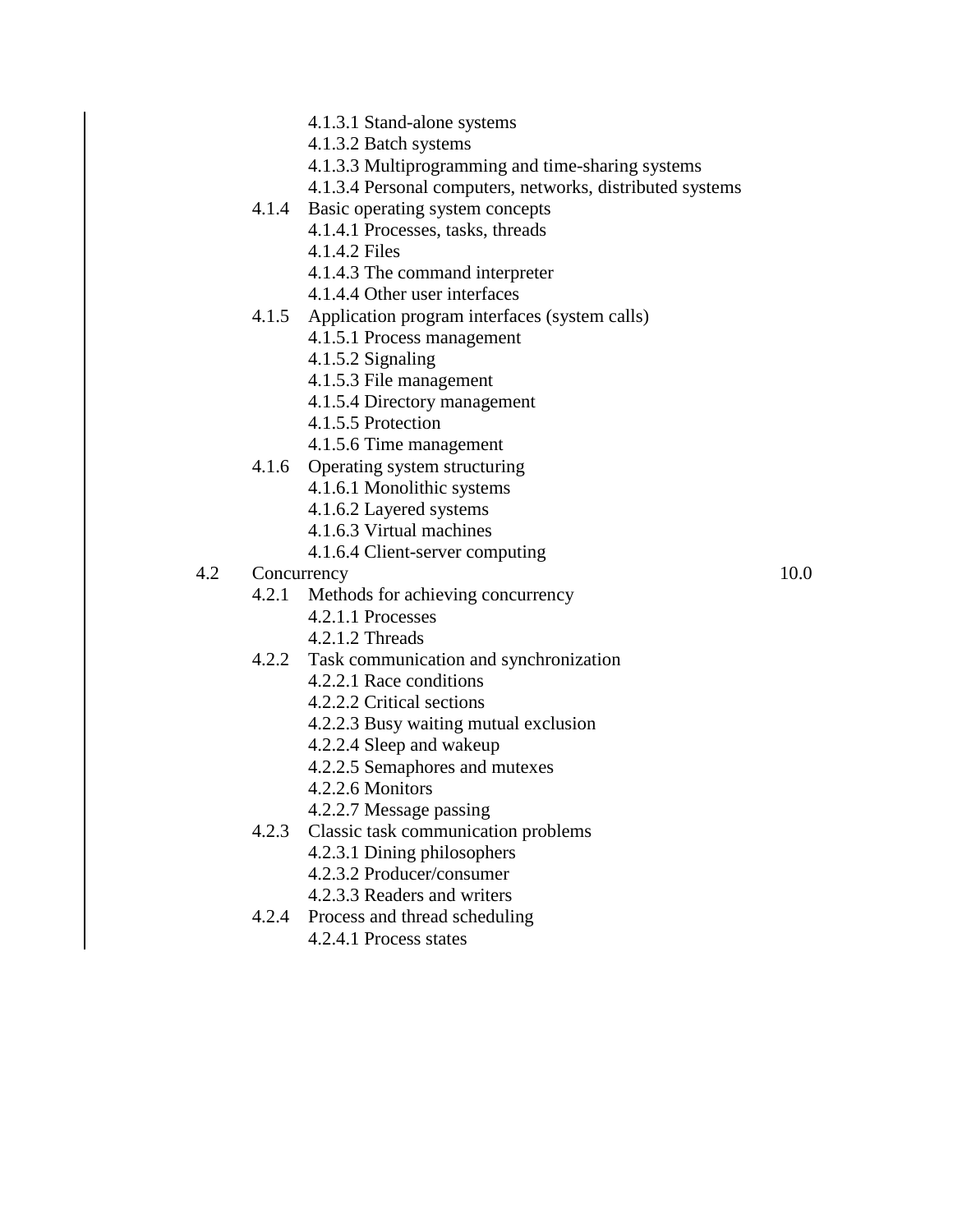- 4.2.4.2 Long term scheduling
	- 4.2.4.2.1 First come first served
	- 4.2.4.2.2 Priority
	- 4.2.4.2.3 Shortest job first
- 4.2.4.3 Short term scheduling
	- 4.2.4.3.1 Round robin
	- 4.2.4.3.2 Priority
	- 4.2.4.3.3 Multiple queues
- 4.2.4.4 Real time scheduling
- 4.3 Input/Output 7.0
	- 4.3.1 I/O hardware principles
		- 4.3.1.1 Devices
		- 4.3.1.2 Controllers
		- 4.3.1.3 Direct memory access
	- 4.3.2 I/O software principles
		- 4.3.2.1 Interrupt handlers
		- 4.3.2.2 Device drivers
		- 4.3.2.3 Kernel functions
		- 4.3.2.4 Application models (traditional, event driven)
	- 4.3.3 Deadlocks
		- 4.3.3.1 Specific examples
		- 4.3.3.2 Deadlock theory
		- 4.3.3.3 Dealing with deadlock
			- 4.3.3.3.1 Ignore
			- 4.3.3.3.2 Detect and recover
			- 4.3.3.3.3 Prevention
			- 4.3.3.3.4 Avoidance
	- 4.3.4 Specific device classes
		- 4.3.4.1 Disk drives
			- 4.3.4.1.1 Hardware
			- 4.3.4.1.2 Software
		- 4.3.4.2 Clocks and timers
			- 4.3.4.2.1 Hardware
			- 4.3.4.2.2 Software
			- 4.3.4.2.3 Implementing multiple timers
		- 4.3.4.3 Terminals
			- 4.3.4.3.1 Hardware
			- 4.3.4.3.2 Software
- 4.4 Memory management 10.0

- 4.4.1 Early systems: monoprogramming
- 4.4.2 Multiprogramming with fixed partitions
- 4.4.3 Multiprogramming with variable partitions
- 4.4.4 Managing available memory
	- 4.4.4.1 Bit maps
	- 4.4.4.2 Linked lists
- 4.4.5 Swapping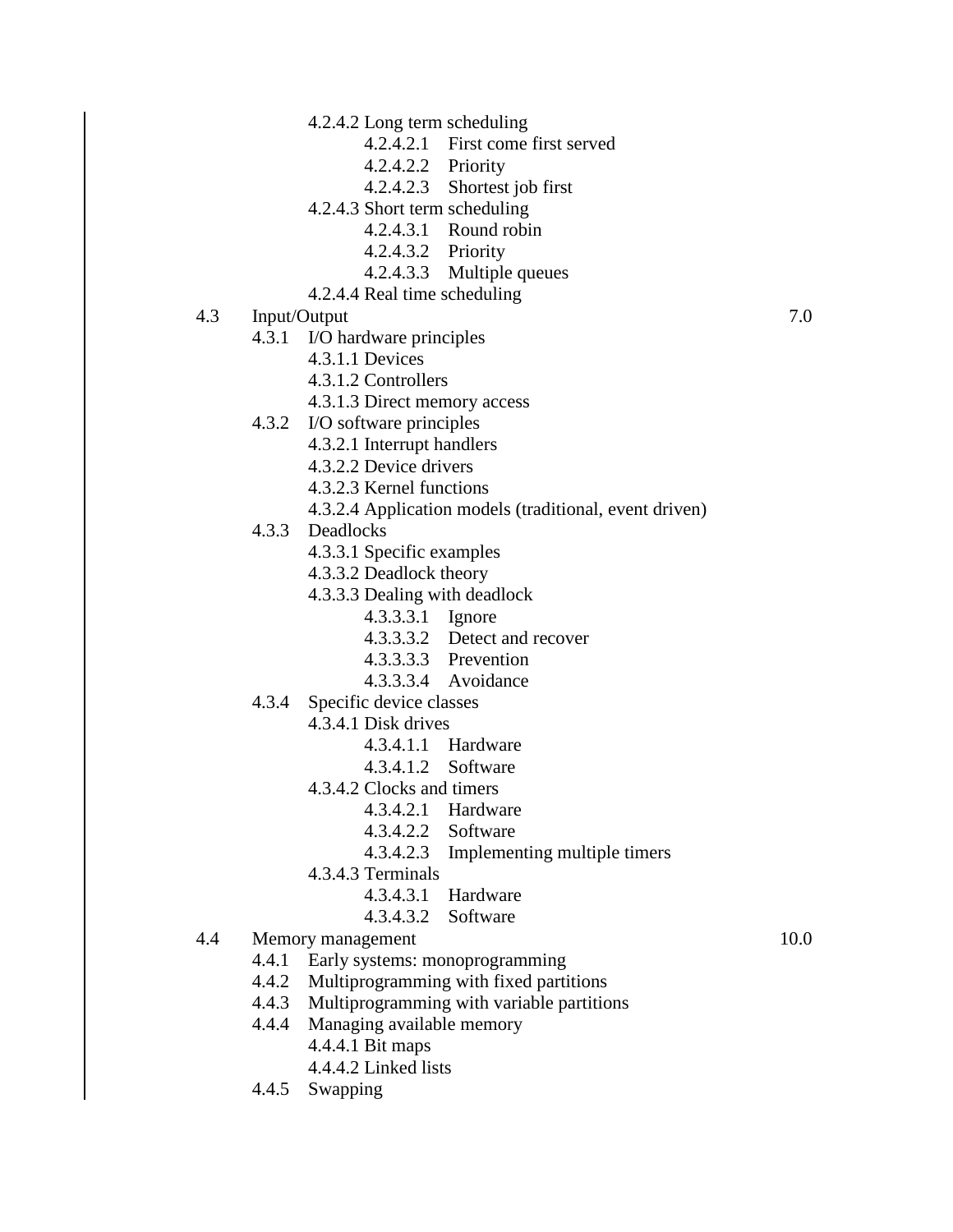- 4.4.6 Virtual memory
	- 4.4.6.1 Paging
	- 4.4.6.2 Page tables
	- 4.4.6.3 Associative memory
	- 4.4.6.4 Inverted page tables
- 4.4.7 Page replacement algorithms
	- 4.4.7.1 OPT
	- 4.4.7.2 FIFO
	- 4.4.7.3 LRU
	- 4.4.7.4 LRU approximations
	- 4.4.7.5 Clock
- 4.4.8 Optimization
	- 4.4.8.1 The working set model
	- 4.4.8.2 Optimizing applications for paged virtual memory
	- 4.4.8.3 Local and global allocation policies
	- 4.4.8.4 Page size issues
- 4.4.9 File mapping to virtual memory
	- 4.4.9.1 Principles
	- 4.4.9.2 Unification of I/O and virtual memory
	- 4.4.9.3 Segmentation
	- 4.4.9.4 Paging and segmentation
- 4.5 File systems 8.0
	- 4.5.1 File characteristics
		- 4.5.1.1 Naming
		- 4.5.1.2 Structure
		- 4.5.1.3 Attributes
		- 4.5.1.4 Operations
	- 4.5.2 Directory structures
		- 4.5.2.1 Flat file systems
		- 4.5.2.2 Hierarchical file systems
		- 4.5.2.3 Path names
		- 4.5.2.4 Directory operations
	- 4.5.3 File implementation
	- 4.5.4 Directory implementation
	- 4.5.5 Disk space management
- 4.6 System security 4.0
	- 4.6.1 Security concepts
	- 4.6.2 Physical security
	- 4.6.3 Types of security attacks
	- 4.6.4 User authentication
	- 4.6.5 Protection mechanisms
		- 4.6.5.1 Protection domains
		- 4.6.5.2 Access control lists
		- 4.6.5.3 Capabilities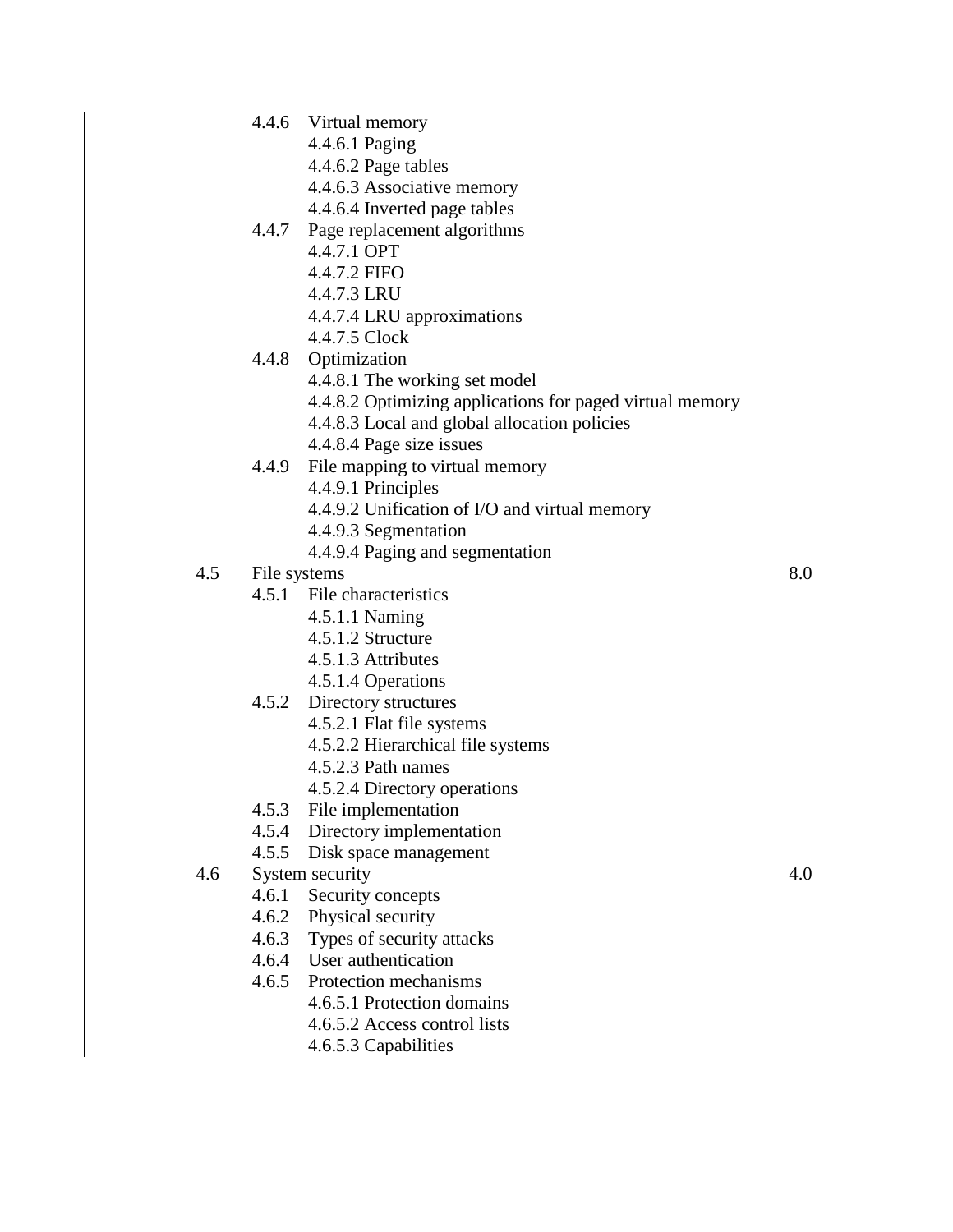# 5.0 **Teaching Methodology**

# 5.1 Methods to be used

The course is presented primarily through lectures, with ample opportunity for student discussion of the topics presented. The lectures will be accompanied by illustrations of components of contemporary operating systems.

# 5.2 Student role in the course

Students will be expected to complete selected programming assignments that illustrate various operating system algorithms and various APIs in a contemporary operating system (e.g. UNIX or Windows NT). Examples include process scheduling, memory management, complete system simulation, and solution of process synchronization problems. A "toy operating system" (e.g. MINIX) may also be used as the basis for the programming assignments, and can directly connect them with the lectures.

# 6.0 **Evaluation**

6.1 Types of student projects

Student projects may include written homework problems (similar to those found as exercises in common textbooks), and will always include multiple programming assignments. One programming assignment will require the use of the C programming language and extensive use of the API (system calls) for a UNIX/Linux system (to the exclusion of the standard C library for input/output and process management), including demonstration of the student's understanding of the APIs for input/output, concurrency and processes. This assignment will often take the form on an extension to a simple command line interpreter (shell). In some offerings and for some assignments, students may be permitted to work in small groups to complete the assignments. It may be possible for some assignments (especially those involving simulation of OS algorithms) to be implemented in a language like C++, Java, or Python. Multiple quizzes (each covering a major division of the topics) and a comprehensive final examination will be given. It is typical for the students to be required to produce a formal report on the final programming assignment/project. Depending on the class size, these reports may be presented orally.

6.2 Basis for determining the final grade

The final grade will be determined from a weighted average of the programming assignments (about 50 percent), periodic quizzes (30 percent) and the final examination (20 percent).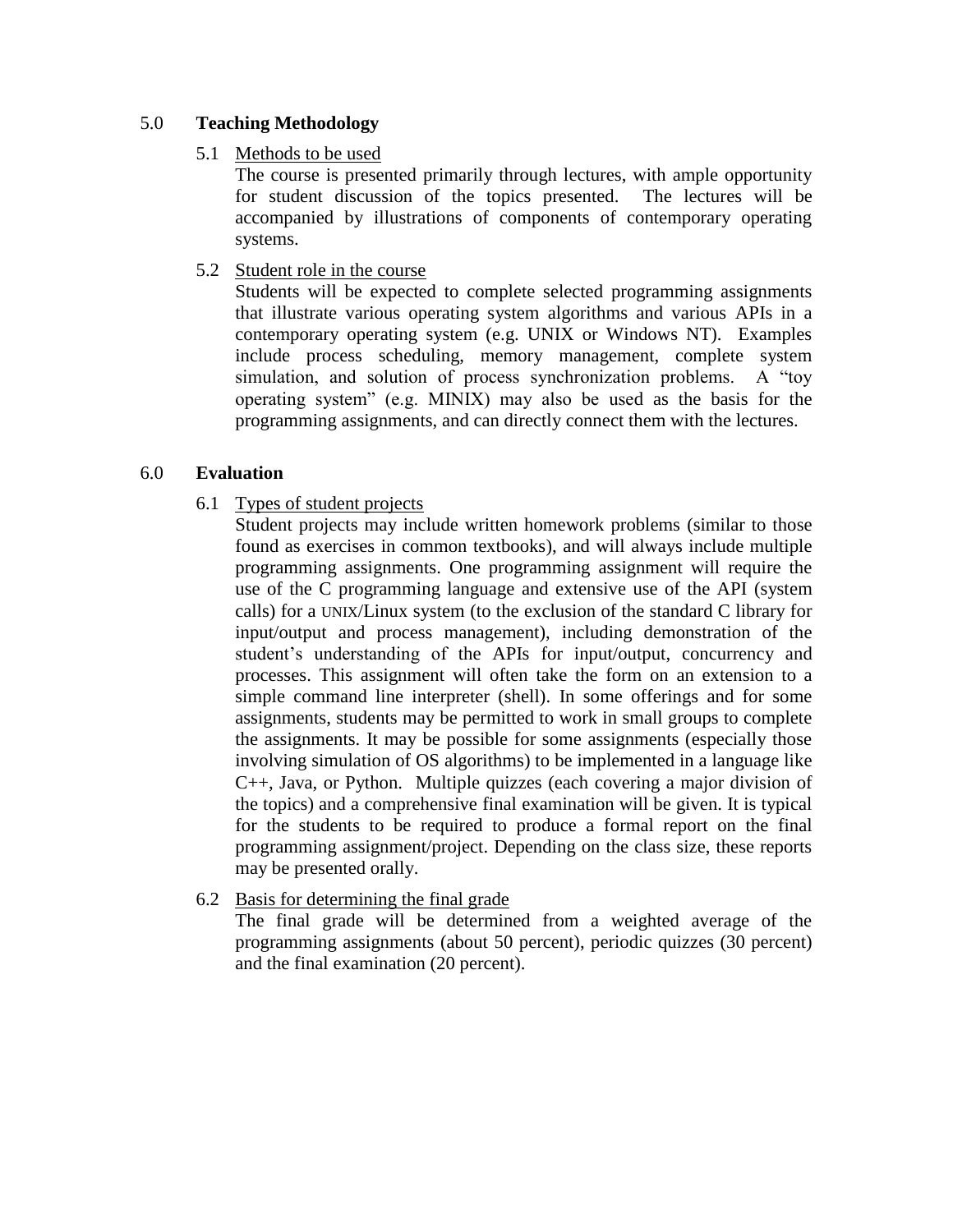#### 6.3 Grading type

Letter grades will be determined using the weighted average of the various items used to evaluate students. A typical grade mapping is illustrated below.

| Points       | Grade         |
|--------------|---------------|
| $97 - 100\%$ | $A+$          |
| $93 - 96\%$  | A             |
| $90 - 92%$   | $A -$         |
| $87 - 89%$   | $B+$          |
| $83 - 86%$   | B             |
| $80 - 82%$   | $B -$         |
| $77 - 79\%$  | $C+$          |
| $73 - 76%$   | $\mathcal{C}$ |
| $70 - 72%$   | $C-$          |
| $67 - 69%$   | D+            |
| $63 - 66\%$  | D             |
| $60 - 62%$   | $\mathsf{D}$  |
| $0 - 59%$    | F             |

### 7.0 **Resource Material**

7.1 Textbooks and/or other required readings used in the course

Tanenbaum and Woodhull, *Operating Systems: Design and Implementation*  $(3<sup>rd</sup> edition)$ , Prentice-Hall  $(2006)$ 

7.2 Other suggested reading material

Additional materials will be identified for students detailing the API for the selected operating system. In some cases this may be an additional manual, but it may also include instructor-prepared material or on-line reference material (e.g. "man pages").

Additional documents on the operating system used for the programming assignments, C programming in that environment, and concurrency will also be supplied.

This material will typically be provided as HTML or PDF documents on the class web page.

7.3 Other sources of information

ACM SIGOPS (Special Interest Group on Operating Systems)

7.4 Current bibliography of resources for student's information

Anderson and Dahlin, *Operating Systems: Principles and Practice* (2nd edition), Recursive Books (2014) Kifer and Smolka, *Introduction to Operating System Design and Implementation: The OSP 2 Approach*, Springer (2007)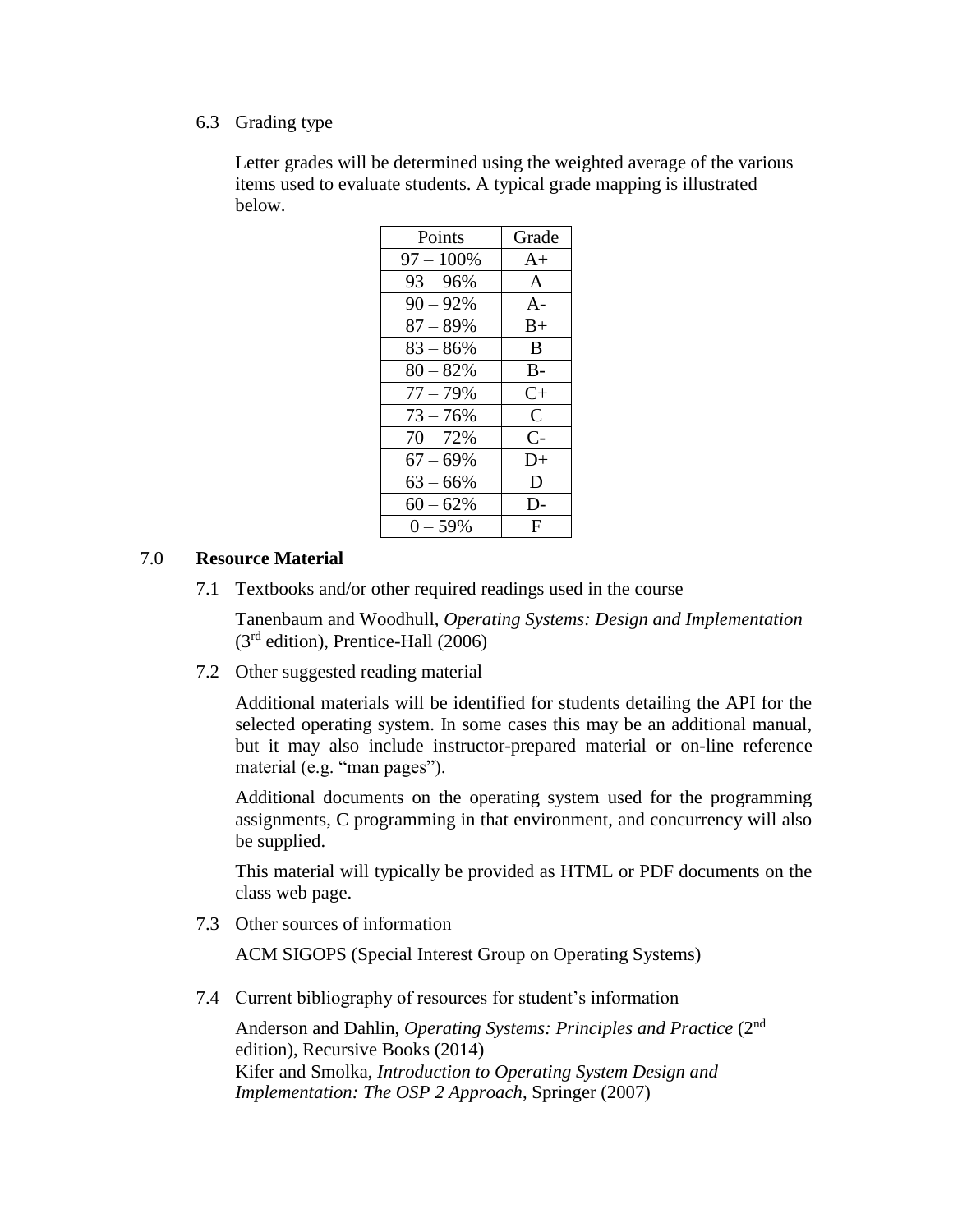Silberschatz et al, *Operating System Concepts* (9th edition), John Wiley (2012) Stallings, *Operating Systems: Internals and Design Principles* (8<sup>th</sup> edition), Pearson (2014) Tanenbaum, *Modern Operating Systems* (4 th edition), Pearson (2014)

# 8.0 **Other Information**

- 8.1 Accommodations statement:
- 8.2 Other:
- 8.3 Author(s): Stanley Wileman

# 9.0 **Computer Science Accreditation Board (CSAB) Category Content (class time in hours)**

| <b>CSAB</b> Category                   | Core | Advanced |
|----------------------------------------|------|----------|
| Data structures                        |      |          |
| Computer organization and architecture |      |          |
| Algorithms and software design         |      |          |
| Concepts of programming languages      |      |          |

# 10.0 **Oral and Written Communication**

Every student is required to submit at least  $1$  written reports (not including exams, tests, quizzes, or commented programs) to typically  $10$  pages and to make 1 oral presentations of typically 15 minutes duration. Include only material that is graded for grammar, spelling, style, and so forth, as well as for technical content, completeness, and accuracy.

### 11.0 **Social and Ethical Issues**

Operating system security and its significance in the unwanted disclosure or modification of information is treated in this course. About 4 hours are used to present this material.

### 12.0 **Theoretical content**

|      |                                | Contact hours |
|------|--------------------------------|---------------|
| 12.1 | Concurrent processes           | 2.0           |
| 12.2 | Mutual exclusion               | 4.0           |
| 12.3 | Deadlock analysis              | 2.0           |
| 12.4 | Process scheduling             | 2.0           |
| 12.5 | Disk head scheduling           | 1.0           |
| 12.6 | Virtual memory                 | 3.0           |
| 12.7 | Disk block placement analysis  | 0.5           |
| 12.8 | Disk space block size analysis | 0.5           |

### 13.0 **Problem analysis**

The class identifies the problems an operating system must address, and demonstrates the various approaches that have been used to address those problems in real operating systems.